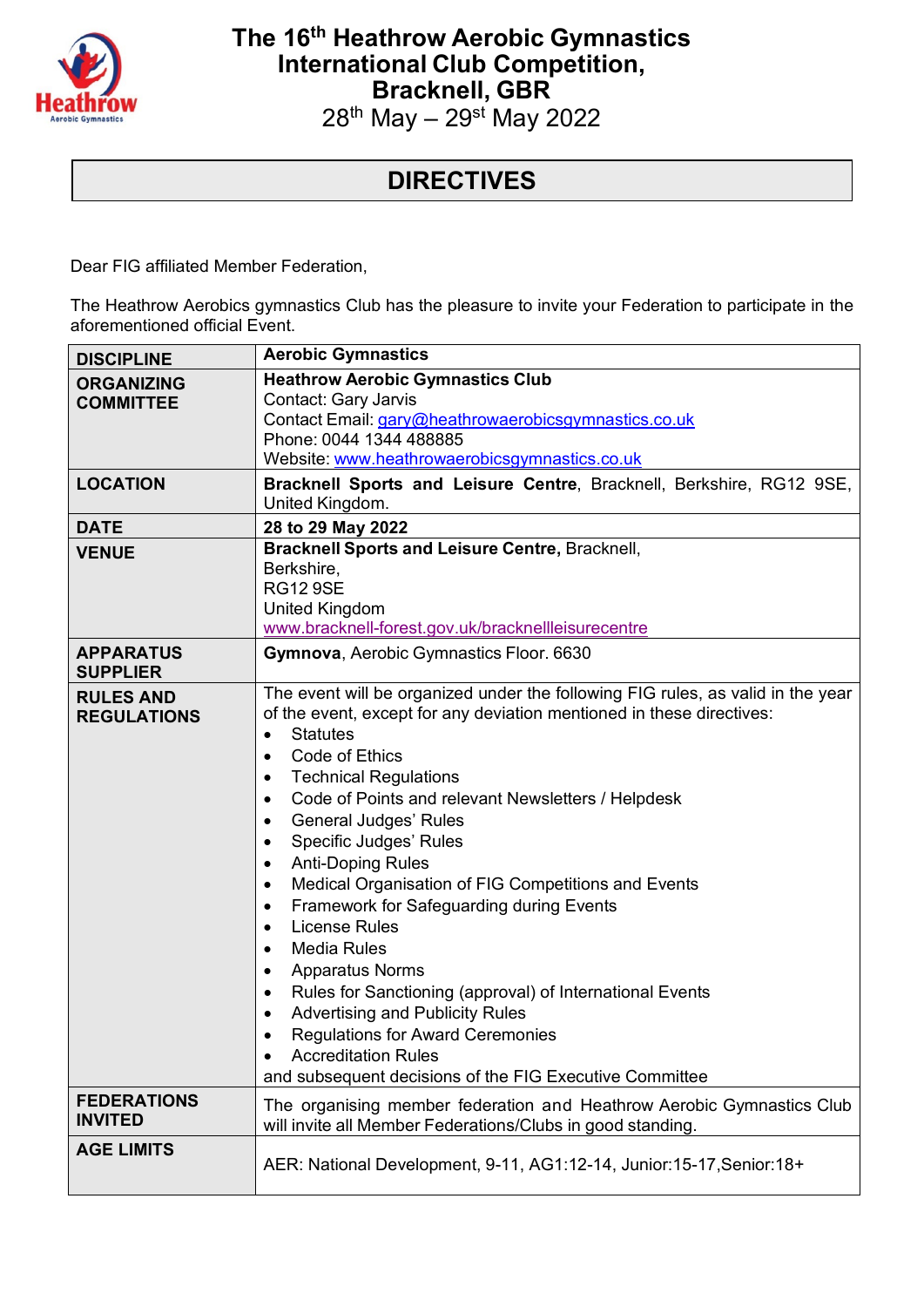| <b>JUDGES AND</b><br><b>JURIES</b>      | for the respective discipline.                                                                                                                                                                                                                                                                                                                   | All judges must have a current valid FIG brevet at the time of the event, |                                             |  |  |
|-----------------------------------------|--------------------------------------------------------------------------------------------------------------------------------------------------------------------------------------------------------------------------------------------------------------------------------------------------------------------------------------------------|---------------------------------------------------------------------------|---------------------------------------------|--|--|
|                                         | Each Club/Delegation must send 1 or 2 judges with a valid FIG Brevet<br>Qualification for this cycle, minimum Cat IV Brevet.                                                                                                                                                                                                                     |                                                                           |                                             |  |  |
|                                         | FIG Judging Panels will conform to FIG COP configuration i.e. 4 Artistic, 4<br>Execution, 2 Difficulty and Chair of Judges, 1 Time and 2 Lines.                                                                                                                                                                                                  |                                                                           |                                             |  |  |
|                                         | Failure to bring one judge with your delegation will result in a fine of: £200 GBP<br>to be paid to the LOC by the deadline of 1 <sup>st</sup> April 2022.                                                                                                                                                                                       |                                                                           |                                             |  |  |
| <b>REGISTRATION</b><br><b>DEADLINES</b> | Provisional                                                                                                                                                                                                                                                                                                                                      |                                                                           | Must be filed 2 months                      |  |  |
|                                         | Registration                                                                                                                                                                                                                                                                                                                                     | 21st March 2022                                                           | prior to the event                          |  |  |
|                                         | Definitive Registration                                                                                                                                                                                                                                                                                                                          | 1st April 2022                                                            | Must be filed 8 weeks<br>prior to the event |  |  |
|                                         | Nominative<br>Registration                                                                                                                                                                                                                                                                                                                       | 1st April 2022                                                            | Must be filed 8 weeks<br>prior to the event |  |  |
| <b>ENTRY FEES</b>                       | First Entry: IW, IM, MP, TR & GR: £39.50 per person.                                                                                                                                                                                                                                                                                             |                                                                           |                                             |  |  |
|                                         | Additional Entry: £20.00 per person.                                                                                                                                                                                                                                                                                                             |                                                                           |                                             |  |  |
|                                         | Example - If you enter a gymnast as an Individual the fee would be £39.50 if<br>you also enter that gymnast in a Mixed Pair then you would add an additional<br>£20.00 per gymnast                                                                                                                                                               |                                                                           |                                             |  |  |
|                                         | Entry fees are calculated at the Nominative entry stage by our online entry<br>system.                                                                                                                                                                                                                                                           |                                                                           |                                             |  |  |
| <b>ACCREDITATION</b>                    | The accreditation will take place at the Bracknell Sports Centre Sports Hall.<br>The accreditations will only be handed out to the Head of Delegation. All<br>delegations must deliver 1 back up music CD for each routine. In addition to<br>uploading music online - details to follow, insurance declaration and passports<br>of all members. |                                                                           |                                             |  |  |
| <b>PROVISIONAL</b>                      | <b>Number of Participants:</b>                                                                                                                                                                                                                                                                                                                   |                                                                           |                                             |  |  |
| <b>EVENT FORMAT</b>                     | 1 Head of Delegation                                                                                                                                                                                                                                                                                                                             |                                                                           |                                             |  |  |
|                                         | Unlimited Gymnasts per category.<br>1 or 2 Judges with a current cycle Brevet qualification, minimum Category IV                                                                                                                                                                                                                                 |                                                                           |                                             |  |  |
|                                         |                                                                                                                                                                                                                                                                                                                                                  |                                                                           |                                             |  |  |
|                                         | 28 <sup>th</sup> May Age Group 1 and 2 Senior, IM / IW – Qualifications (dependant on<br>the number of entries in each age group and category) - Finals will be on<br>Sunday 29th May.                                                                                                                                                           |                                                                           |                                             |  |  |
|                                         |                                                                                                                                                                                                                                                                                                                                                  |                                                                           |                                             |  |  |
|                                         | (Any age group / category with insufficient entries for a qualification round will<br>compete in finals only on Sunday 29 <sup>th</sup> May.)                                                                                                                                                                                                    |                                                                           |                                             |  |  |
|                                         | 29th May - Age Group 1, Age Group 2 & Senior, IM / IW, MP, TR & GR - Finals                                                                                                                                                                                                                                                                      |                                                                           |                                             |  |  |
|                                         | The Final Program will be confirmed after the Nominative Entry Date.                                                                                                                                                                                                                                                                             |                                                                           |                                             |  |  |
| <b>PROVISIONAL</b><br><b>SCHEDULE</b>   | Friday, 27th May 2022<br>All Day Arrival of the delegations                                                                                                                                                                                                                                                                                      |                                                                           |                                             |  |  |
|                                         | Podium training Time -TBC                                                                                                                                                                                                                                                                                                                        |                                                                           |                                             |  |  |
|                                         | Saturday, 28 <sup>th</sup> May 2022<br>Qualifications: AG1, AG2, & Senior<br>Podium training Time - TBC                                                                                                                                                                                                                                          |                                                                           |                                             |  |  |
|                                         |                                                                                                                                                                                                                                                                                                                                                  |                                                                           |                                             |  |  |
|                                         | Sunday, 29th May 2022<br>Finals: AG1, AG2 & Senior IM / IW, Mixed Pairs, Trios, & Groups.                                                                                                                                                                                                                                                        |                                                                           |                                             |  |  |
|                                         | Monday, 30th May 2022                                                                                                                                                                                                                                                                                                                            |                                                                           |                                             |  |  |
|                                         | All Day Departure of the delegations.                                                                                                                                                                                                                                                                                                            |                                                                           |                                             |  |  |
| <b>EVENT MANAGER</b>                    | Gary Jarvis gary@heathrowaerobicsgymnastics.co.uk                                                                                                                                                                                                                                                                                                |                                                                           |                                             |  |  |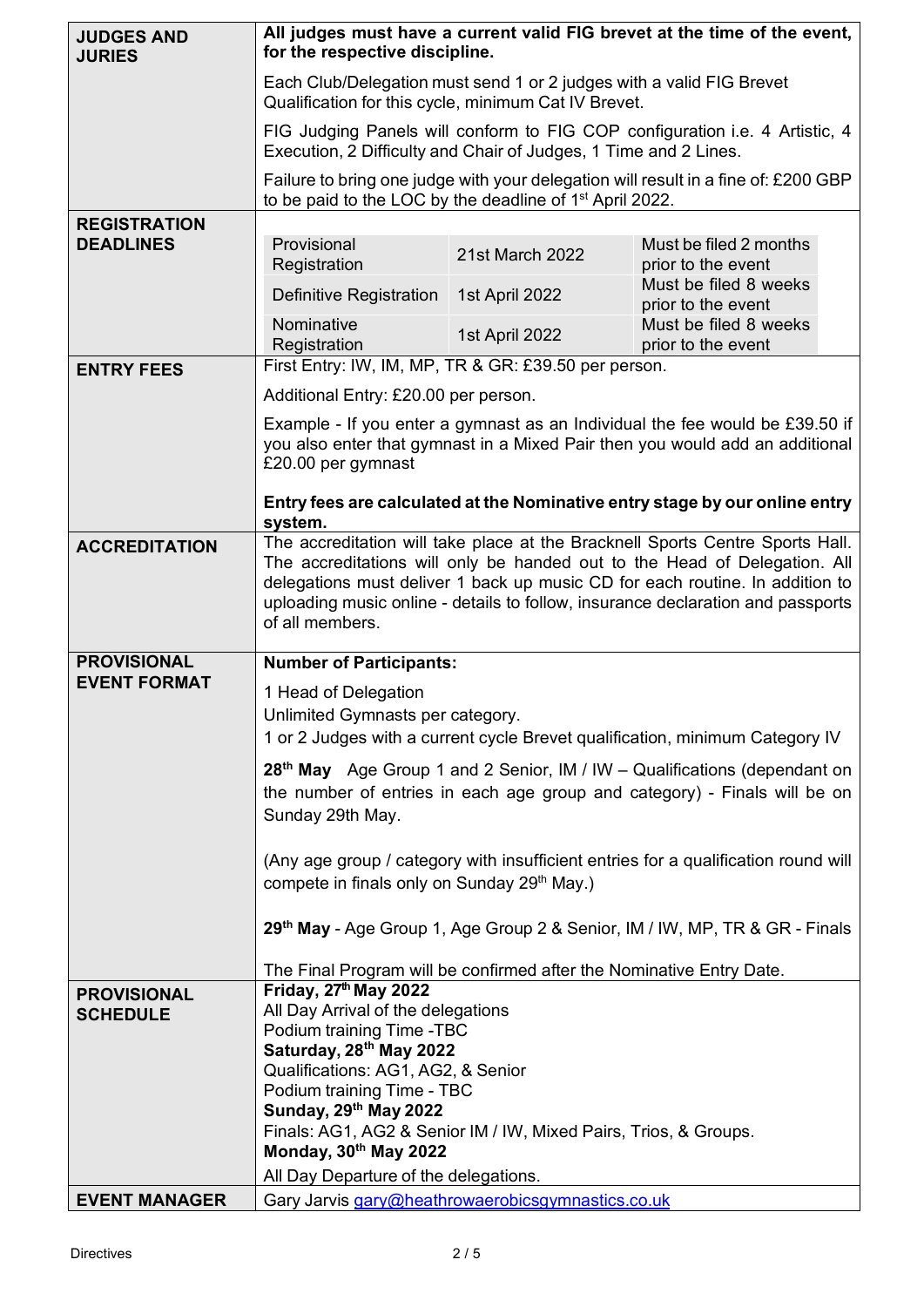| <b>MEDICAL SERVICES</b> | LOC will ensure the coordination of all medical matters.                                                                                                                                                                                                                                                                                                                   |
|-------------------------|----------------------------------------------------------------------------------------------------------------------------------------------------------------------------------------------------------------------------------------------------------------------------------------------------------------------------------------------------------------------------|
|                         | Covid 19 - It is the responsibility of the delegations to check the entry rules in<br>their Country PRIOR to traveling to the United Kingdom as rules may change. At<br>the creation of these directives the following rules are in place.                                                                                                                                 |
|                         | If you are fully vaccinated                                                                                                                                                                                                                                                                                                                                                |
|                         | Before you travel to England you must complete a passenger locator form.<br>You need to do this in the 48 hours before you arrive in England.                                                                                                                                                                                                                              |
|                         | You do not need to take any COVID-19 travel tests before you travel to<br>England or after you arrive.                                                                                                                                                                                                                                                                     |
|                         | You do not need to quarantine when you arrive in England.                                                                                                                                                                                                                                                                                                                  |
|                         | If you are not fully vaccinated                                                                                                                                                                                                                                                                                                                                            |
|                         | This is what you need to do if you do not qualify under the fully vaccinated<br>rules for travel to England.                                                                                                                                                                                                                                                               |
|                         | Read separate guidance to check if you qualify as fully vaccinated.                                                                                                                                                                                                                                                                                                        |
|                         | Before you travel to England - not fully vaccinated                                                                                                                                                                                                                                                                                                                        |
|                         | Before you travel to England you must:                                                                                                                                                                                                                                                                                                                                     |
|                         | take a COVID-19 test – to be taken in the 2 days before you travel<br>$\bullet$<br>to England                                                                                                                                                                                                                                                                              |
|                         | book and pay for a COVID-19 PCR test - to be taken after you<br>arrive in England                                                                                                                                                                                                                                                                                          |
|                         | complete a UK passenger locator form $-$ to be completed in the 48<br>٠<br>hours before you arrive in England                                                                                                                                                                                                                                                              |
|                         | You will need to enter your PCR test booking reference number in the<br>passenger locator form.                                                                                                                                                                                                                                                                            |
|                         | We may require proof of vaccination or proof of a negative lateral flow test on<br>arrival at the Venue, however the UK government are in the process of<br>removing all rules relating to Covid restrictions and therefore this may not be<br>necessary.                                                                                                                  |
| <b>VISA</b>             | Please verify immediately with your travel agent or the British Embassy or<br>Consulate in your country if a visa is required for your travel to The United<br>Kingdom. The Organizing Committee will be happy to assist each Delegation<br>member with an official invitation letter, provided that the request is made<br>before 10 <sup>th</sup> March 2022 to the LOC. |
|                         | The request must include the function, full name, gender, date of birth,<br>citizenship and passport number, passport expiry date, the arrival and<br>departure dates of the Delegation Members as well as the address/city that<br>the visa application support letter must be sent to.                                                                                   |
| <b>INSURANCE</b>        | The Host Federation, the Organizing Committee and the FIG will not be held<br>responsible for any liabilities in case of accidents, illness, repatriation and the<br>like.                                                                                                                                                                                                 |
|                         | The FIG Technical Regulations foresee that all participating Federations are<br>responsible for making their own arrangements to have the necessary valid<br>insurance coverage against illness, accidents and for repatriation for all the<br>members of their Delegation.                                                                                                |
|                         | The LOC will verify the insurance upon arrival of the delegation members (e.g.<br>cover note or photocopy of the valid policy). Delegation members with<br>insufficient insurance cover must inform the LOC in advance.                                                                                                                                                    |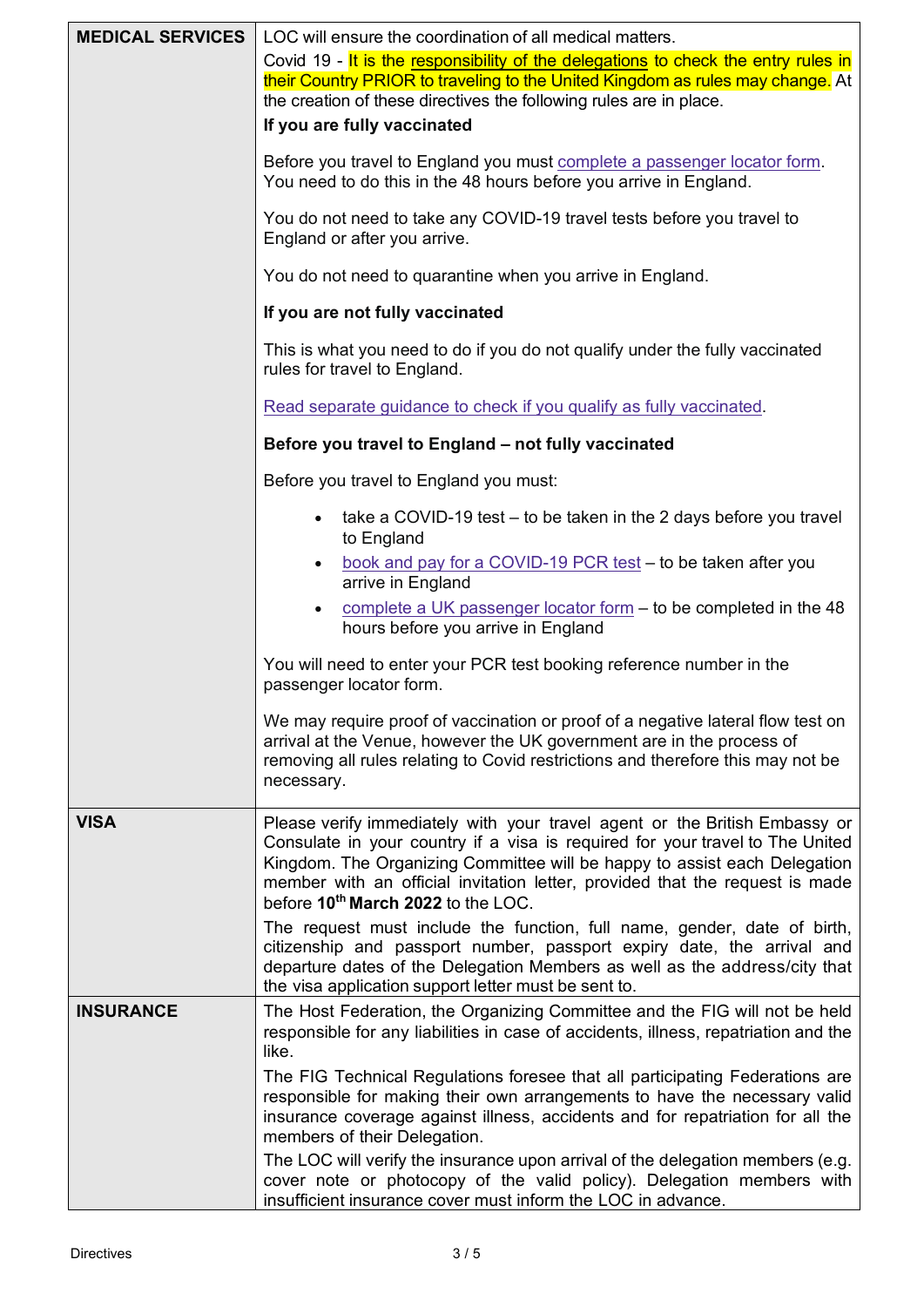| <b>INTERNATIONAL</b><br><b>TRANSPORTATION</b> | The invited Participating Federations/Clubs must pay for the travel costs of<br>their delegation members.<br>The Travel Schedule Form must be returned to the LOC by 1 <sup>st</sup> May 2022                                                                                                                                                                             |  |  |  |  |
|-----------------------------------------------|---------------------------------------------------------------------------------------------------------------------------------------------------------------------------------------------------------------------------------------------------------------------------------------------------------------------------------------------------------------------------|--|--|--|--|
| <b>LOCAL</b><br><b>TRANSPORTATION</b>         | Transport can be arranged for you from Gatwick, Stansted, Luton, Heathrow<br>Airports at extra cost. Please let us know as soon as possible if you require<br>transport; by 1 <sup>st</sup> May 2022.                                                                                                                                                                     |  |  |  |  |
|                                               | Further information:                                                                                                                                                                                                                                                                                                                                                      |  |  |  |  |
|                                               | Bracknell is close to Bracknell (Railway Station) with good road and rail links to<br>all London airports.                                                                                                                                                                                                                                                                |  |  |  |  |
| <b>ACCOMMODATION</b>                          | The invited participating federations must pay for the accommodation expenses<br>of their delegation members.                                                                                                                                                                                                                                                             |  |  |  |  |
|                                               | <b>Option 1</b> - The <b>Village Hotel (FORMALLY Hilton Hotel)</b> , (5 minutes walking<br>distance) Bagshot Road, Bracknell,<br><b>RG120QJ</b><br>Phone:01925873285                                                                                                                                                                                                      |  |  |  |  |
|                                               | We have negotiated a discount rate for the Heathrow International Open. This<br>special discount will be available until the allocated number of rooms have been<br>sold, whichever comes first. BOOKING DEADLINE 8 <sup>TH</sup> April 2022.<br>Please note - rooms need to be booked ASAP - rooms will be allocated on a<br>"first come, first served" basis.<br>Prices |  |  |  |  |
|                                               | Single Room £85.00 Per Room Per Night. Including Breakfast.<br>Double Room £95.00 Per Room Per Night. Including Breakfast<br>Double Double rooms (2 double beds, can accommodate up to 4) - £125.00<br>To book your stay, simply click on "Book Now" below and complete your<br>reservation at your special group rate.<br><b>Book Now</b>                                |  |  |  |  |
|                                               | <b>Option 2 - Premier Inn Bracknell</b> (Twin Bridges) hotel - (20 Minute<br>Walking Distance) Downshire Way, Bracknell, Berkshire RG12 7AA                                                                                                                                                                                                                               |  |  |  |  |
|                                               | Website <b>Book Now</b><br>Tele +44 333 777 3934                                                                                                                                                                                                                                                                                                                          |  |  |  |  |
|                                               | <b>Option 3 - Travel Lodge Bracknell</b> - (30 Minute Walking Distance),<br>London Road Bracknell, Berkshire,                                                                                                                                                                                                                                                             |  |  |  |  |
|                                               | Website <b>Book Now</b><br>Tele +44 8719 846367                                                                                                                                                                                                                                                                                                                           |  |  |  |  |
| <b>MEALS</b>                                  | The invited Participating Federations/Clubs must pay for the meal expenses<br>of their delegation members.<br>Meals need to be organised by the Participating Federations/Clubs and can be<br>purchased from the competition venue and the official hotels.                                                                                                               |  |  |  |  |
| <b>CANCELATION</b><br><b>POLICY</b>           | There are no refunds for Cancelations once you have entered this event                                                                                                                                                                                                                                                                                                    |  |  |  |  |
| <b>BANK ACCOUNT</b><br><b>INFORMATION</b>     | Entry Fees can be made online through the LOC Website with a<br>credit/debit card at the nominative stage.                                                                                                                                                                                                                                                                |  |  |  |  |
|                                               | Alternatively                                                                                                                                                                                                                                                                                                                                                             |  |  |  |  |
|                                               | Please make your bank transfers to:<br>Starling Bank.                                                                                                                                                                                                                                                                                                                     |  |  |  |  |
|                                               | Bank Account Name N G Sportswear International Limited<br>International Bank Account Number (IBAN): GB51SRLG60837181354358<br>Bank Identification Code (BIC): SRLGGB2L                                                                                                                                                                                                    |  |  |  |  |